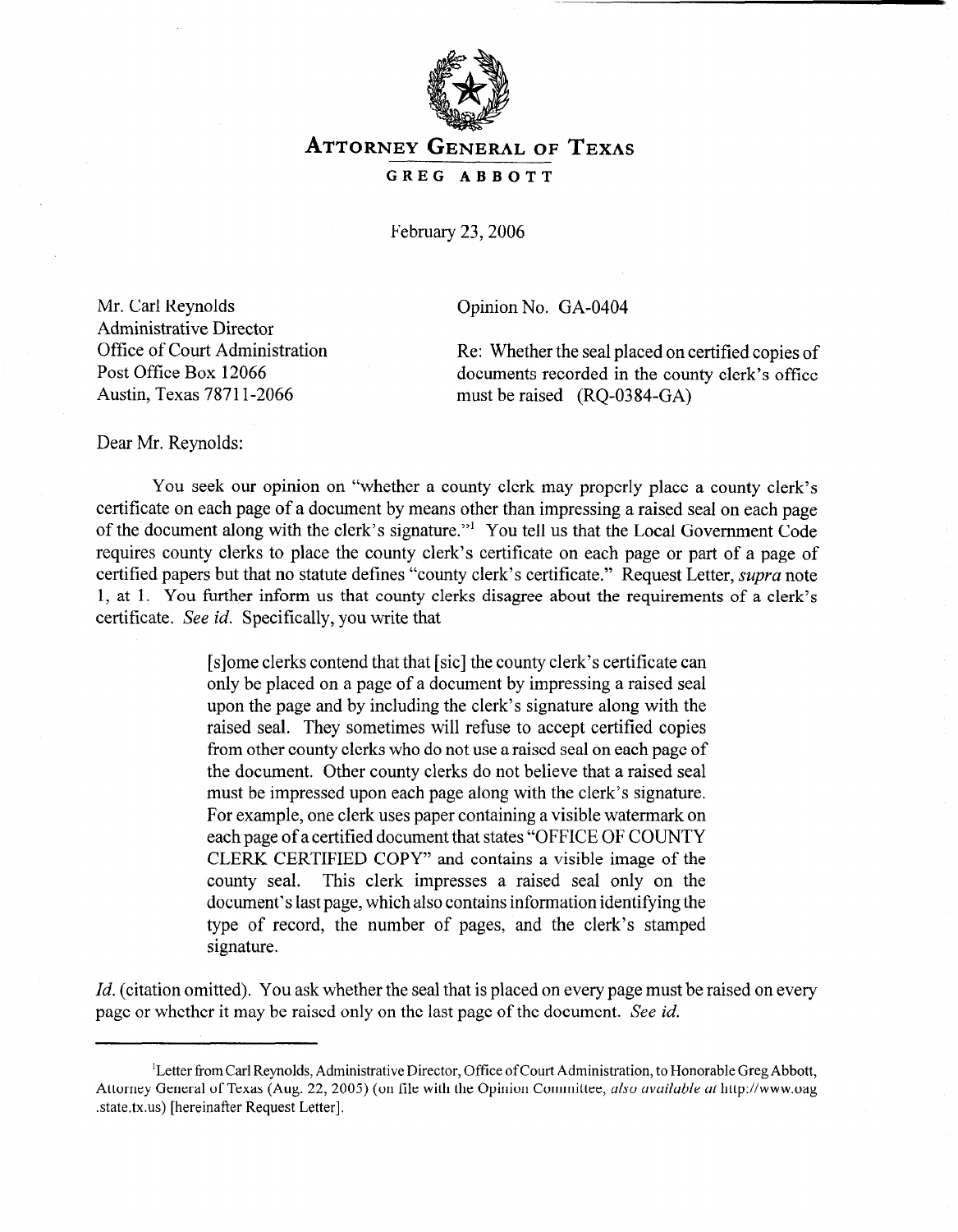The office of the county clerk is an elected constitutional office. See TEX, CONST. art. V, § 20 ("There shall be elected for each county, by the qualified voters, a County Clerk, who shall hold his office for four years, who shall be the clerk of the County and Commissioners Courts and recorder of the county, whose duties, perquisites and fees of office shall be prescribed by the Legislature . . . ."); see also TEX. LOC. GOV'T CODE ANN. § 191.001(a) (Vernon 1999); Tex. Att'y Gen. Op. No. GA-0203 (2004) at 3. A primary duty of the county clerk is to serve as the county recorder. See TEX. CONST. art. V, § 20; TEX. LOC. GOV'T CODE ANN. § 191.001(a). "The county clerk shall record, exactly, without delay, and in the manner provided . . . , the contents of each instrument that is filed for recording and that the clerk is authorized to record." TEX. LOC. GOV'T CODE ANN. § 191.001(c) (Vernon 1999). Chapter 192, Local Government Code, expressly provides for specific instruments to be recorded. See *id.* ch. 192 (Vernon 1999 & Supp. 2005). The Local Government Code also directs the manner in which the county clerk should record and index recorded documents. See *id.* ch. 193. The Local Government Code requires that "[o]n demand, the county clerk shall give an attested copy of any instrument that is recorded in the clerk's office." *Id.*  3 191.004(a) (Vernon Supp. 2005); see *also* Tex. Att'y Gen. Op. No. GA-0203 (2004) at 3 ("The clerk provides an 'attested,' or certified, copy of an instrument recorded in the clerk's office . . . ."). And the county clerk is required to "use the county court seal to authenticate all of the clerk's official acts as county recorder." TEX. LOC. GOV'T CODE ANN.  $\S$  191.001(b) (Vernon 1999).

Chapter 118 of the Local Government Code governs the fees to be charged by county officers. See *id.* ch. 118 (Vernon 1999 & Supp. 2005). Section 118.011 sets out the fee schedule for fees that the county clerk shall collect for rendition of certain services. See *id.* § 118.011(a) (Vernon Supp. 2005). Section 118.052 establishes a similar fee schedule for certain services rendered by the clerk of a county court.<sup>2</sup> See *id.*  $\S$  118.052. Both sections establish a fee for "Certified Papers." See id. §§ 118.011(a)(3), .052(3)(B). In both sections, the fee for "Certified Papers" has two components: a fee for the clerk's certificate and a fee for copying each page or part of a page. See *id.* §§ 118.011(a)(3), .052(3)(B). Section 118.014 clarifies that the "fees for 'Certified Papers' under section 118.0 11 are for the county clerk's certificate that shall be placed on each page or part of a page, and a fee for copying each page or part of a page, of a notice, statement, license or document that the clerk is authorized or required to issue.<sup>"</sup> *Id.* § 118.014(a) (Vernon 1999). The language of section 118.060 is almost identical with respect to the fees charged under section 118.052(3). See *id. 3* 118.060(a).

Sections 118.014 and 118.060 use the term "clerk's certificate." See *id.* \$6 118.014(a), .060(a). Though undefined by Texas statute or judicial opinion, clearly the clerk's certificate referred to in sections 118.014 and 118.060 is the same clerk's certificate referenced in sections 118.011 and 118.052. See *id.* \$0 118.011, .052 (Vernon Supp. 2005). The clerk's certificate is that which makes a copy of a document a "certified copy" distinguishable from a "noncertified copy."

<sup>&</sup>lt;sup>2</sup>The county clerk is also clerk of the county court. See TEX. CONST. art. V, § 20 ("There shall be elected for each county, by the qualified voters, a County Clerk, who shall hold his office for four years, who shall be clerk of the County and Commissioners Courts and recorder of the county, whose duties, perquisites and fees of office shall be prescribed by the Legislature . . . ."); see also **TEX. GOV'T CODE** ANN. 4 25.0010(b) (Vernon 2004) ("The county clerk shall serve as clerk of each statutory county court."); TEX. LOC. GOV'T CODE ANN. § 192.006(a) (Vernon 1999) (providing that the county clerk is custodian of the records of the county court in civil and criminal cases and probate matters).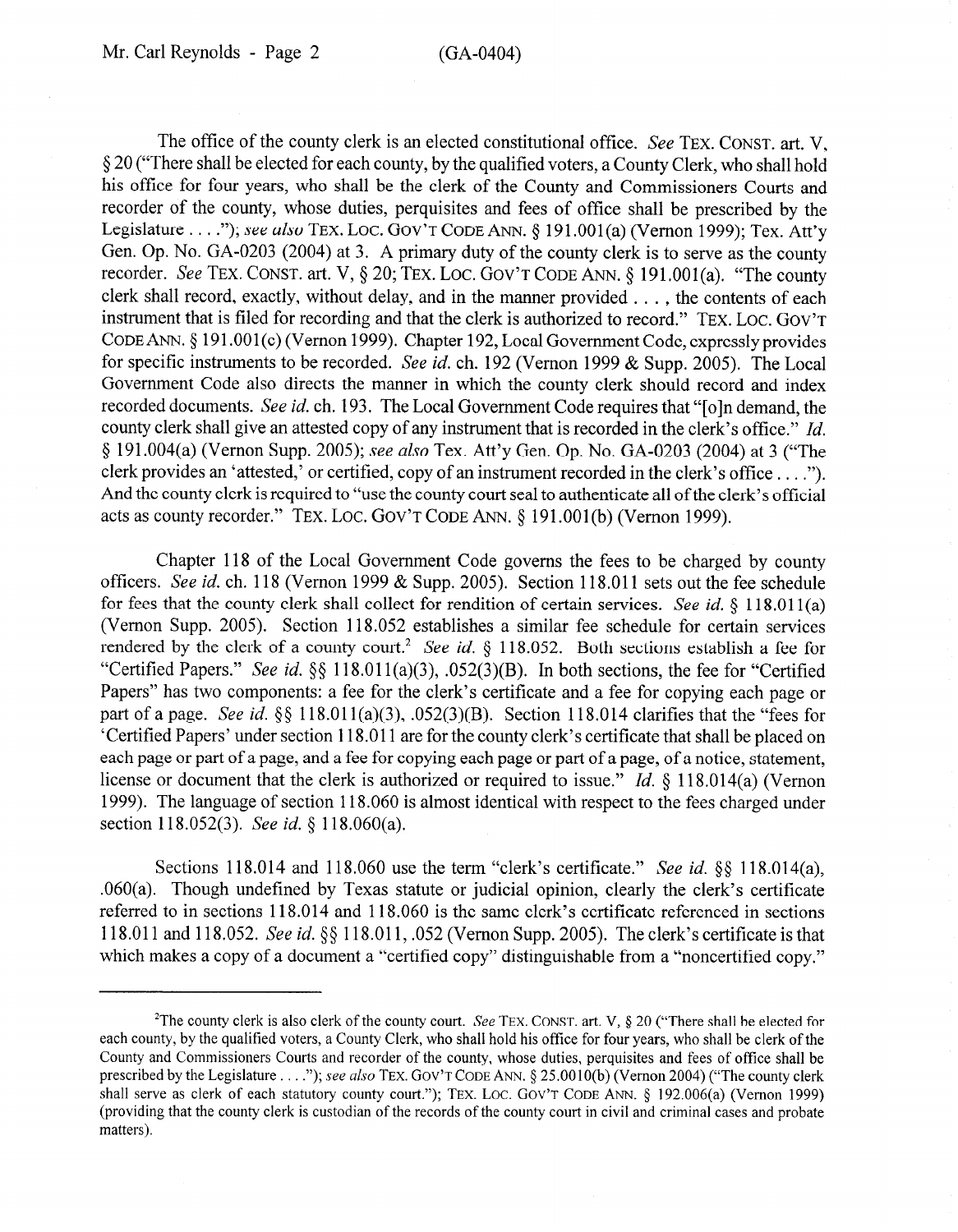See *id.* §§ 118.0145(a), .0605(a) (Vernon 1999). Certification signifies that the copy is a "true copy." *See Tex. Attorney Gen. v. Litten,* 999 S.W.2d 74,78 n.7 (Tex. App.-Houston [ 14th Dist.] 1999, pet. denied) (quoting **BLACK'S** LAW DICTIONARY 287 (4th ed. 1968)); see *also* Tex. Att'y Gen. Op. No. GA-0203 (2004) at 3. A county clerk puts the clerk's certificate on a copy of an original document to certify or attest to the fact that the copy is an exact reproduction of the original. *See Litten, 999*  S.W.2d at 78 n.7; Tex. Att'y Gen. Op. No. GA-0203 (2004) at 3. The Office of Court Administration's Manual for County Clerks appears to equate the placing of the seal and the clerk's signature on a document with certification. See **OFFICE OF** COURT ADMINISTRATION, **COUNTY CLERK MANUAL** II-20 (2003) (stating that the "clerk, by affixing his or her seal and signature, swears that the copy is a true and exact replica of the recorded instrument in its entirety.") Other than requiring placement of the county seal and clerk's signature on each page of a document, neither chapter 118 nor any other Texas statute dictates the exact prerequisites and contours of the clerk's certificate. *See generally* TEX. LOC. GOV'T CODE ANN. ch. 118 (Vernon 1999 & Supp. 2005). Similarly, section 191.001(b), Local Government Code, requires the placement of the seal on every page of the document that is to be certified, but does not address whether the seal must be raised on one, all, or any of the pages of the document. See *id.* 5 191.001(b) (Vernon 1999).

While the recording of documents is a ministerial task of the county clerk, see *Turrentine v.*  Lasane, 389 S.W.2d 336, 337 (Tex. Civ. App.—Waco 1965, no writ) (holding that the "clerk's ministerial duty to record is properly enforced by mandamus"); see *also* Tex. Att'y Gen. Op. Nos. JM-508 (1986) at 3, JM-3 10 (1985) at 3; Tex. Att'y Gen. LO-98-016 at 7 (concluding that the "county clerk has a ministerial duty to accept a document for filing and recording if a statute authorizes, requires or permits it to be filed in the clerk's office, and if it is regular on its face."), the clerk nevertheless is an elected county officer with a certain sphere of authority. See **TEX. CONST.**  art. V,  $\S 20$ ; Tex. Att'y Gen. Op. No. GA-0203 (2004) at 3 ("As an elected officer, the clerk occupies a sphere of authority within which another elected officer may not interfere."). The sphere of authority of the county clerk includes records in the clerk's office. See Tex. Att'y Gen. Op. No. GA-0203 (2004) at 3.

A "county officer retains control over the accomplishment of the officer's constitutional and statutory duties," Tex. Att'y Gen. Op. No. JC-0239 (2000) at 3 (concluding that "[a]n elected county official's authority to accomplish the constitutional or statutory purposes of his or her office encompasses the authority to dismiss his or her employees for all or part of a day for any reason" that does not violate the constitution), and has "sufficient discretion to administer the office as the official wishes." Tex. Att'y Gen. Op. No. JC-0323 (2001) at 5. With regard to public functionaries, discretion has been defined as the "power or right to act officially, according to what appears just and proper under the circumstances." *Permanent Rd. Comm 'rs v. Johnson, 23* 1 S.W. 859,860 (Tex. Civ. App.—Dallas 1921, no writ) (quoting *Bd. of Comm'rs of Rio Grande County v. Lewis*, 28 Colo. 378, 65 Pac. 51 (1901)). Unlike ministerial duties that "require obedience to orders or the performance of a duty to which the actor has no choice," *Deaver v. Bridges, 47* S.W.3d 549, 553 (Tex. App.-San Antonio 2000, no pet.), discretion involves choice in the absence of hard-and-fast rules. *See The Styria* v. *Morgan,* 186 U.S. 1, 9 (1902); Tex. Att'y Gen. Op. No. GA-0353 (2005) at 4. Texas statutes do not mandate that the seal placed on every page of a document as part of the clerk's certificate be raised. We therefore conclude that a county clerk has discretion to determine whether the seal placed on every page of the document must be raised. A document that bears a clerk's certificate is a certified document.